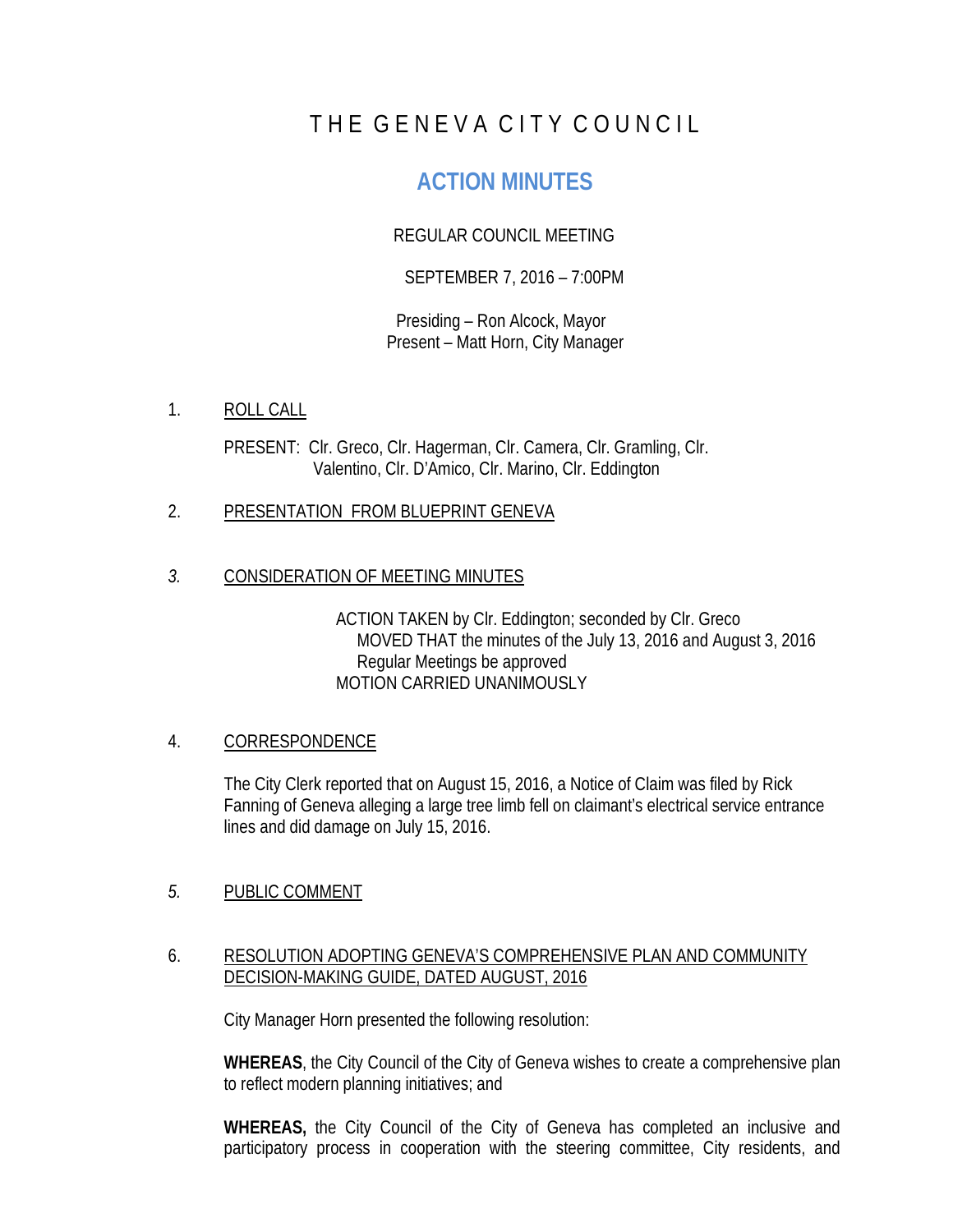community stakeholders to plan for the City's comprehensive plan; and

**WHEREAS**, the inclusive and participatory process resulted in the creation of a document entitled *City of Geneva's Comprehensive Plan and Community Decision-Making Guide* and dated August 2016; and

**WHEREAS**, the City Council of the City of Geneva wishes to advance the community's vision, values, planning principles and priorities through adoption of the document entitled *City of Geneva's Comprehensive Plan and Community Decision-Making Guide* dated August 2016; and

**WHEREAS**, the City Council of the City of Geneva has completed the necessary review pursuant to SEQRA;

**NOW, THEREFORE, BE IT RESOLVED** by the City Council of the City of Geneva, New York that the document entitled *City of Geneva's Comprehensive Plan and Community Decision-Making Guide* dated August 2016 is hereby adopted.

**RESOLVED** this 7th day September, 2016

ACTION TAKEN by Clr. Eddington; seconded by Clr. Camera MOVED THAT this resolution be approved

ACTION TAKEN by Clr. Camera; seconded by Valentino that this resolution be amended and the following statement be inserted somewhere in the Comprehensive Plan: "**City of Geneva will administratively oppose any mega-landfill or mining expansion within the greater region surrounding Geneva."** MOVED THAT this amendment by approved

> ROLL CALL: Aye – Clr. Camera Nay – Clr. Gramling, Clr. D'Amico, Clr. Marino, Clr. Eddington, Clr. Greco, Clr. Hagerman, Clr. Valentino, Mayor Alcock

## **MOTION DEFEATED**

ACTION TAKEN by Clr. Eddington; seconded by Clr. Camera MOVED THAT the original resolution be approved MOTION CARRIED UNANIMOUSLY

## 7. RESOLUTION AUTHORIZING SALES TAX DISTRIBUTION AGREEMENT

City Manager Horn presented the following resolution:

**WHEREAS,** the Geneva City Council has identified "Economic Development" among its Strategic Imperatives for Success; and

**WHEREAS,** in 2006, the City entered into a Sales Tax Distribution Agreement" with Ontario County, which provided for the distribution of all sales tax revenues generated in the County on the basis of relative assessed value and population; and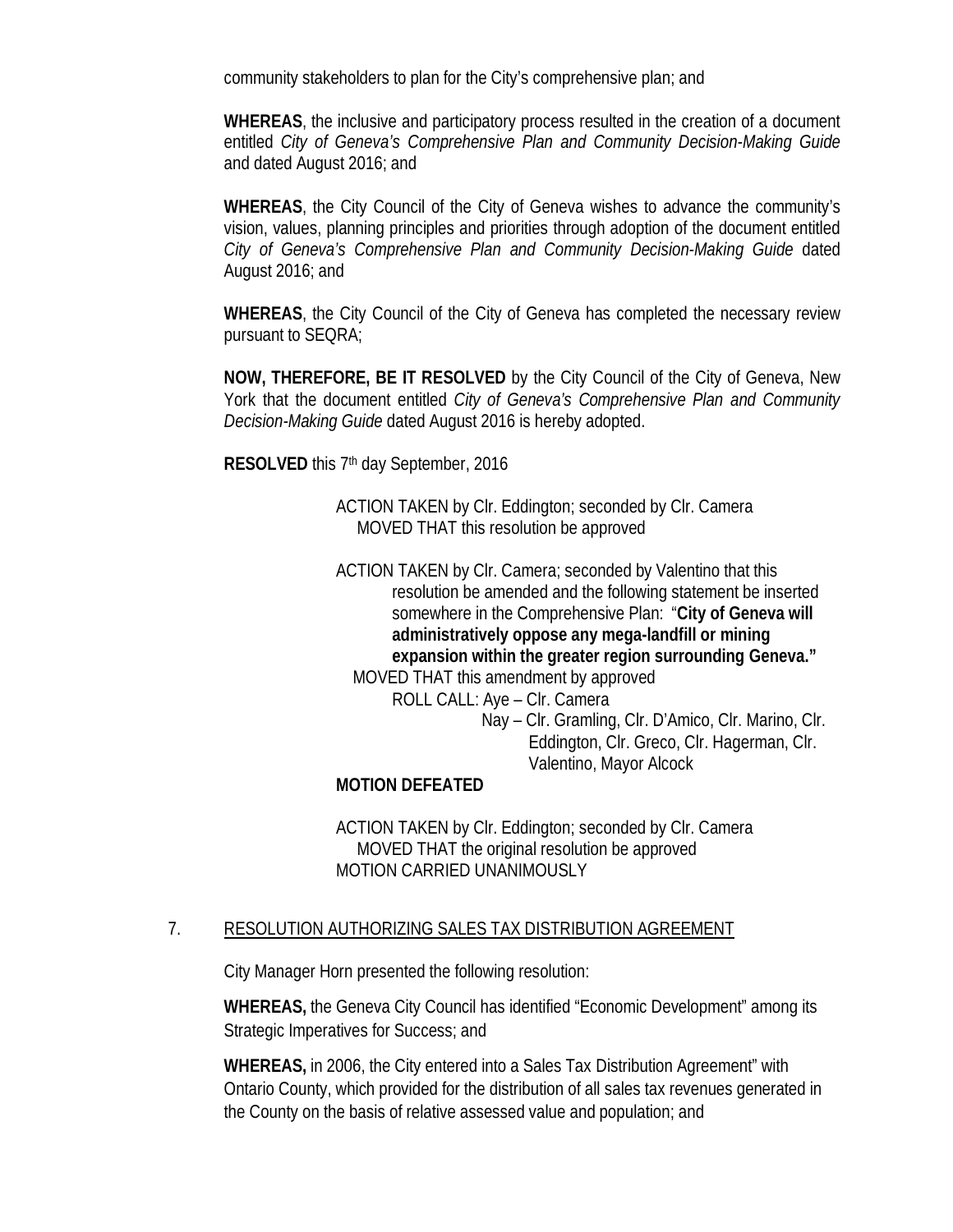**WHEREAS,** the initial agreement expired in 2015, and City Council authorized a one-year extension to provide for a full evaluation of opportunities to improve upon the revenue generated from sales activity in the City; and

**WHEREAS,** City staff worked with Ontario County to develop a range of scenarios for distribution models, and their associated revenue impacts to the City; and

**WHEREAS,** it has been determined that the existing terms provide greater financial benefit to the City than other statutory remedies; and

**WHEREAS,** City staff have negotiated terms for a seven year extension to the existing terms, which would be completed in 2023.

**NOW, THEREFORE BE IT RESOLVED,** that the Geneva City Council, hereby and in due form, does authorize the City Manager to execute the attached Sales Tax Distribution Agreement, as provided for in New York State Tax Law 1262, Section C.

**RESOLVED** this 7<sup>th</sup> day of September, 2016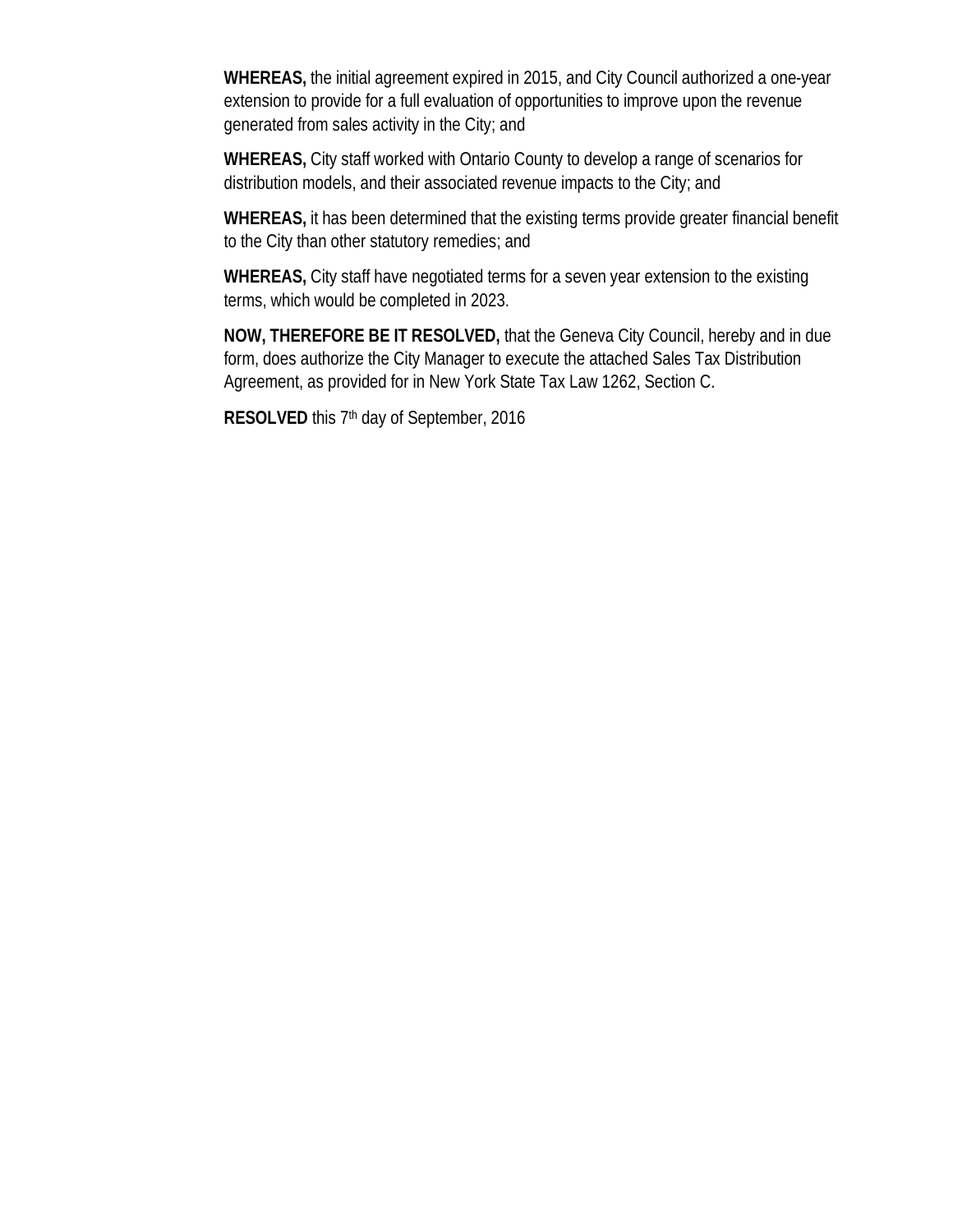#### **AGREEMENT** DISPOSITION OF COUNTY SALES TAX REVENUES NYS Tax Law  $1262(c)$

#### **PARTIES:**

County of Ontario, a municipal corporation of the State of New York, 20 Ontario Street, Canandaigua, New York 14424 (the "County").

City of Canandaigua, a municipal corporation of the State of New York, 2 North Main Street, Canandaigua, NY 14424.

City of Geneva, a municipal corporation of the State of New York, 47 Castle Street, Geneva, NY 14456.

The cities of Canandaigua and Geneva are sometimes referenced to in this Agreement individually as "City" and collectively as the "Cities." The County and the Cities are sometimes referenced to in this Agreement as the "Parties."

#### **RECITALS:**

- A. The County and the Cities entered into an agreement in 2006 governing distribution of certain County sales taxes ("2006 Sales Tax Agreement"), which agreement remained in effect through December 31, 2015.
- B. The Parties agreed to continue the 2006 Sales Tax Agreement's distribution formula for 2016, including continuation of the twenty five thousand dollar (\$25,000) set-aside in the year 2016 for each of the two Cities, bringing each City's total set-aside amount to \$250,000 for 2016.
- C. The sales taxes subject to this Agreement are the 3% local sales tax permanently authorized by New York State ("State") law, plus the additional .125% sales tax that is subject to authorization and renewal by the State every two (2) years.
- D. At this time, the Parties wish to continue the 2006 Sales Tax Agreement's distribution formula for a period of seven (7) years.
- E. The set-aside for the two Cities shall remain at \$250,000 per year for the term of this Agreement.

#### THE PARTIES HEREBY AGREE AS FOLLOWS:

#### 1) Portion to be retained by Ontario County:

a) The County will retain 50% of the permanent 3% local sales tax.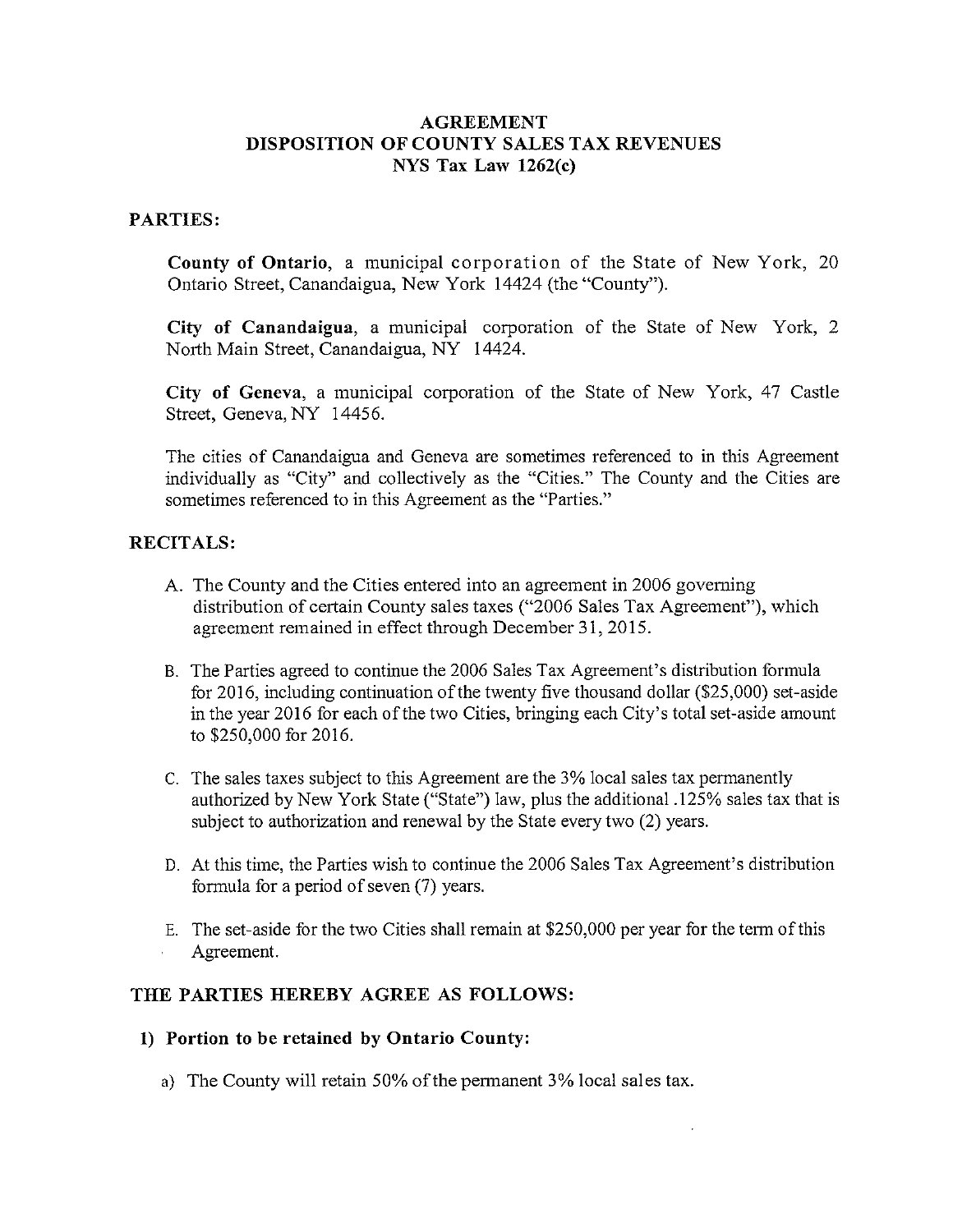#### 2) Distribution to Cities, towns and villages:

- a) The County will distribute (together, the "Municipal Share") 50% of the 3% permanent local sales tax, and all revenues actually generated from an additional .125% tax, if authorized and renewed by the State, to the Cities, towns and villages within the County (the "Municipalities") pursuant to the methodology set forth below.
- b) Using 2004 as the base year, the sales tax distribution method is based on the increase in sales tax revenue above the base year.
	- i) The Municipalities agree to the concept of shared risk thereby acknowledging that the amounts distributed are subject to the amount of sales tax generated by economic activity within the County.
- c) The distribution methodology to the Municipalities will be based on 50% equalized all assessed values, including exempt properties, and 50% population based on the 2010 Census, creating a dual-basis formula for distribution ('Distribution Formula').
	- i) The difference in the Municipal Share for the current quarter in comparison to the respective 2004 sales tax quarter will first be determined.
	- ii) A quarter of the Cities' set-asides provided for in paragraph 5 shall then be deducted from the Municipal Share of each quarter's County sales tax collections.
	- iii) Each Municipality will be credited with the amount it received in the respective sales tax quarter in 2004 ("2004 base amounts"). [Schedule A, attached)
	- iv) After deducting a quarter of the Cities' set-asides from each quarterly distribution and the total 2004 base amounts, the remaining amount of the Municipal Share will be prorated and distributed to each Municipality based on the methodology in paragraph  $2(c)$  above ("Allocated Share").
	- v) The total annual amount distributed to each City will be the monthly advance payment set forth in paragraph  $2(e)$  below, the set-aside provided for in paragraph 5, the 2004 base amounts, and each City's Allocated Share reconciled quarterly with the amounts provided to the Cities as advance payments. The total amount distributed to each town and village within the County shall be their Allocated Share added to the 2004 base amount.
		- 1) As long as the annual sales tax revenue collected in each year exceeds the total 2004 base amount by the amount of the respective set-asides, then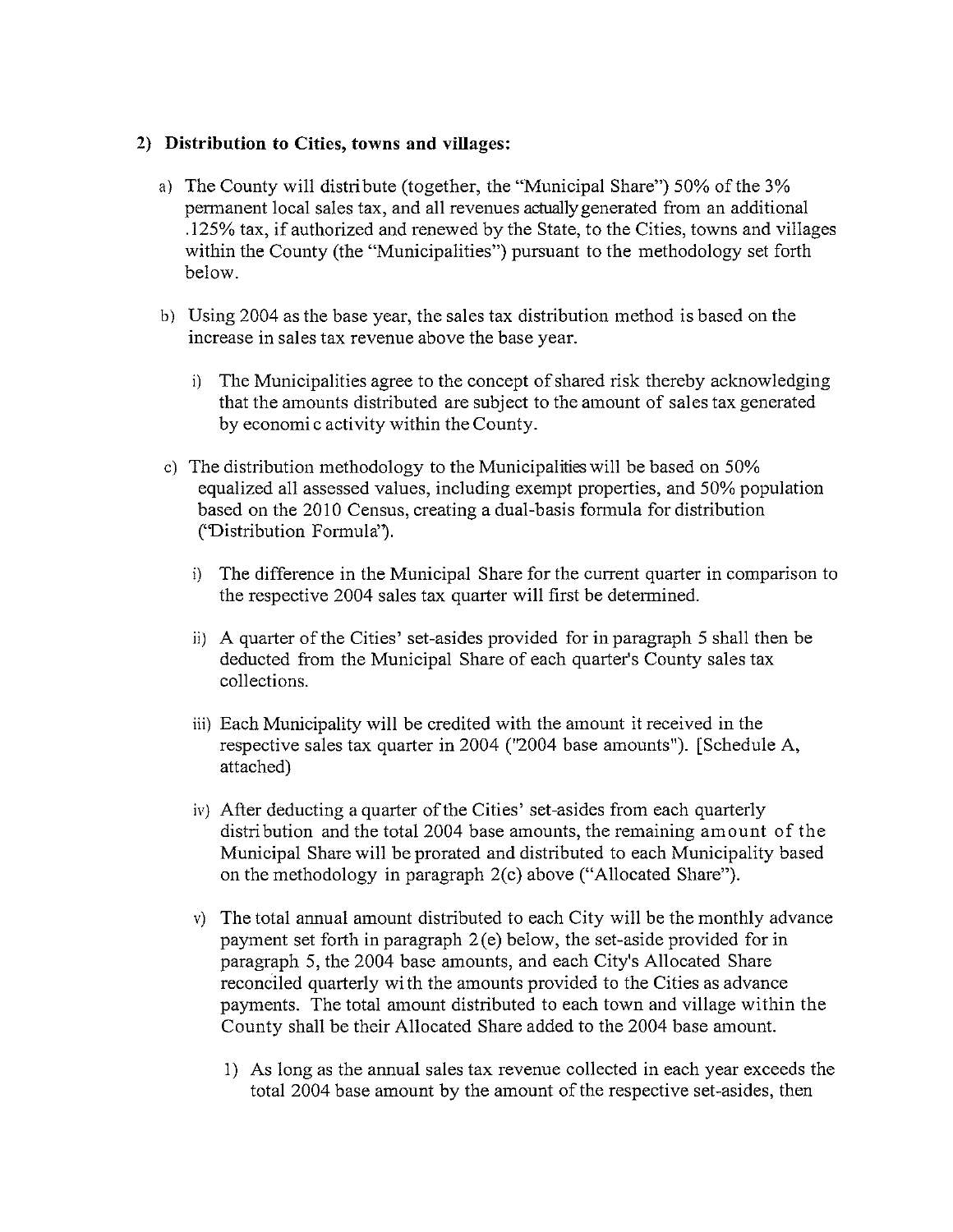the Cities' set-asides provided for in paragraph 5 and Schedule B will be added to the amounts to be distributed to each City.

- 2) If the annual increase over the 2004 base amount is less than the amount of the scheduled set-asides, then the amount distributed shall be the amount of the increase. The County will make yearend adjustments if necessary.
- vi) The Parties recognize that if County sales tax collections fall below the 2004 base year amounts, the decrease will be calculated and allocated in the same manner as an increase.
- d) Each quarter of the 2004 base amounts and the allocated shares of sales tax shall be paid on a quarterly basis with the distribution occurring in April, July, October, and January for the towns, villages, and Cities.
- e) The County will make advance payments on or before the 18th of each month to the City of Canandaigua and the City of Geneva, as follows:

| City of Canandaigua | $$260,000$ per month |
|---------------------|----------------------|
| City of Geneva      | $$150,000$ per month |

The set-aside provided for in paragraph 5, the Allocated share and the 2004 base amount of sales tax distributed to the Cities will be reconciled, per the agreement, less the monthly advance payments, at the end of each quarter and distributed in April, July, October and January.

#### 3) Assessed values:

- a) Beginning with the 2017 distribution, current assessments (2016 Assessment Roll for 2017 distribution, and so on) shall be used annually in the Distribution Formula beginning with the first quarter distribution.
- b) A review board, chaired by the County Director of Real Property Tax Services ("RPTS"), consisting of the Chair and two additional members who shall be recommended by the Director of RPTS and confirmed by the County's Governmental Operations and Improved Methods Committees, will be established to monitor assessed values of wholly exempt properties to ensure accuracy of values.
	- i) The review board, where it deems appropriate, may adjust the assessed value of an exempt property solely for purposes of sales tax distribution calculations.
	- ii) If a Municipality disagrees with a value as adjusted by the review board, the Municipality shall have the right at its own expense to obtain two independent appraisals, and the average of the three amounts (two appraisals and the review board adjusted amount) shall be used by the review board.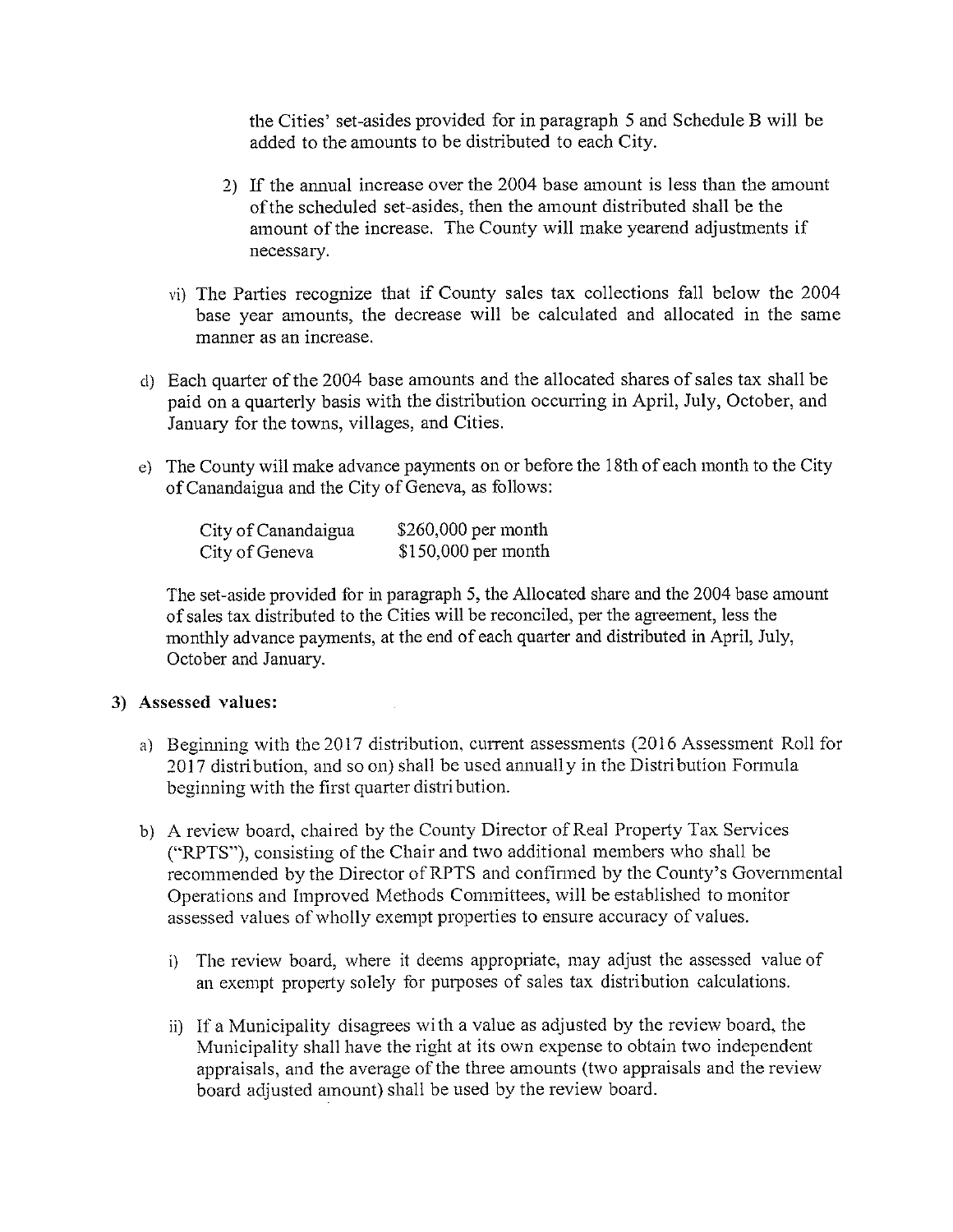4) Population: The population values will be based on the Federal Census and will change when 2020 census numbers are furnished to the Parties.

## 5) Set-asides:

- a) Beginning with the first quarter in the year 2017, \$500,000 of the Municipal Share will be set aside and equally divided between the two Cities.
- b) The set-asides will be paid to each City in equal installments over a quarterly basis and prior to the application of the distribution formula in paragraph  $2(c)$ . In the event that sales tax revenues in any one quarter fall below the 2004 base amounts so that no, or only a partial, set-aside distribution is made then in the fourth quarter of each year the County shall reconcile the quarterly set-aside payments with each year's total set-aside amount, as set forth in Schedule B.
	- i) The total amount of each year's set-aside shall be distributed in full, at least annually, to each City unless the total year's sales tax revenues fall below the 2004 base amount.
	- ii) If the increase over the 2004 base amount is less than the amount of the scheduled set-asides, then the amount distributed shall be the amount of the increase.

## 6) Term:

- a) This Agreement shall be effective January 1, 2017 and remain in effect through December 31, 2023.
- b) The Parties shall review sales tax distribution and methodology and propose any changes between January 1, 2023, and June 30, 2023, or the formula adopted herein shall continue until such time as the County or either of the Cities determines otherwise.
- c) If the State in the future should fail to renew authorization to impose the additional .125% tax, then this Agreement shall cease to have any effect, and distribution of sales tax revenues will be made pursuant to the provisions of State Tax Law 1262(c) unless and until the Parties reach another agreement or a City takes the necessary steps to implement distribution under NYS Tax Law  $\S 1262(d)$ .

Authorized by the Ontario County Board of Supervisors by Resolution No. 60. the  $\_\$  day of  $\_\_\_\_$ , 2016.

Dated: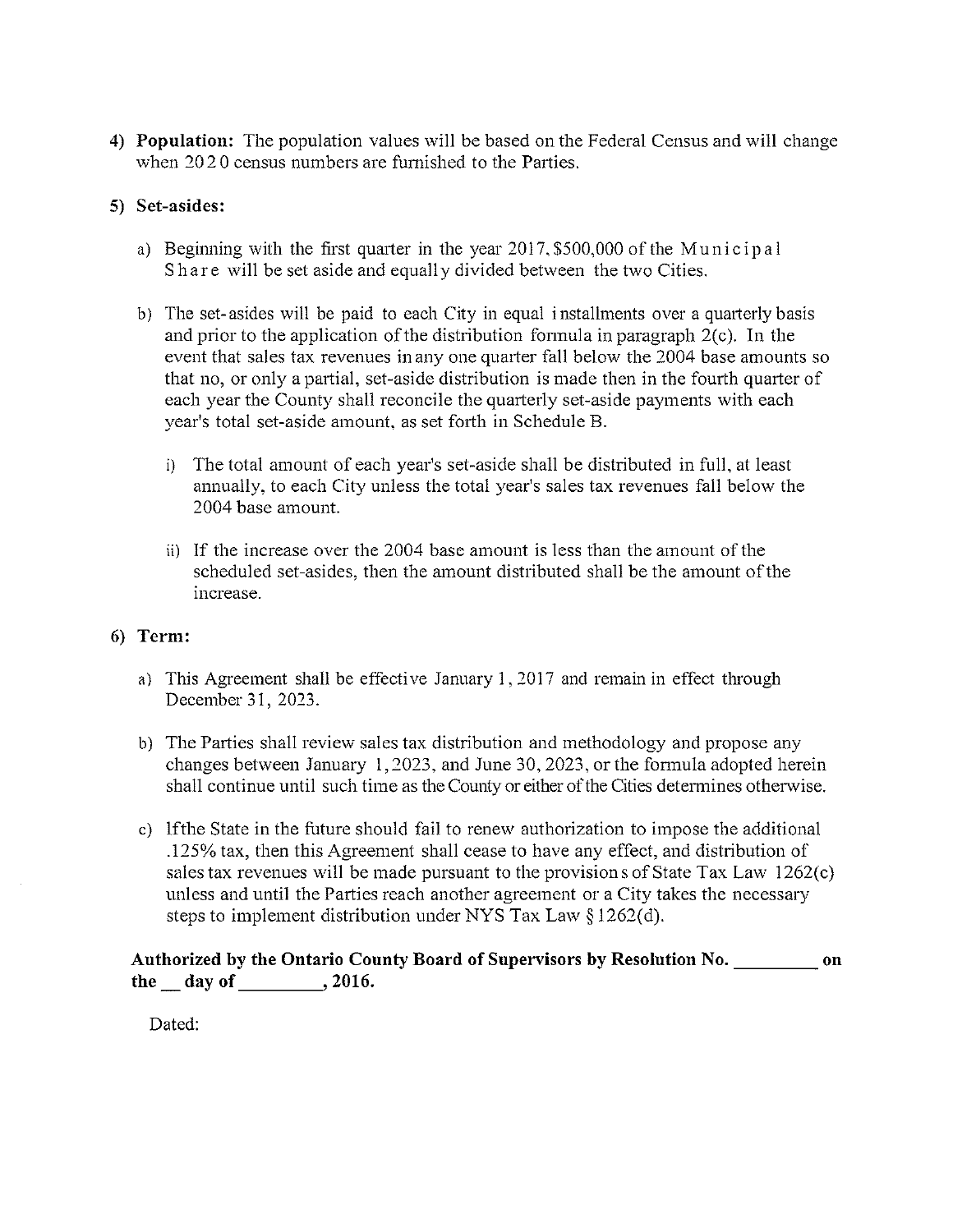### **ONTARIO COUNTY**

 $By$ 

Mary A. Krause, County Administrator

|            |         |  | Authorized by the City of Canandaigua Council by Resolution No. |  | on |
|------------|---------|--|-----------------------------------------------------------------|--|----|
| the day of | , 2016. |  |                                                                 |  |    |
|            |         |  |                                                                 |  |    |

Dated:

THE CITY OF CANANDAIGUA

 $By$ 

the  $\_\_$  day of  $\_\_$ , 2016.

Dated:

THE CITY OF GENEVA

 $By$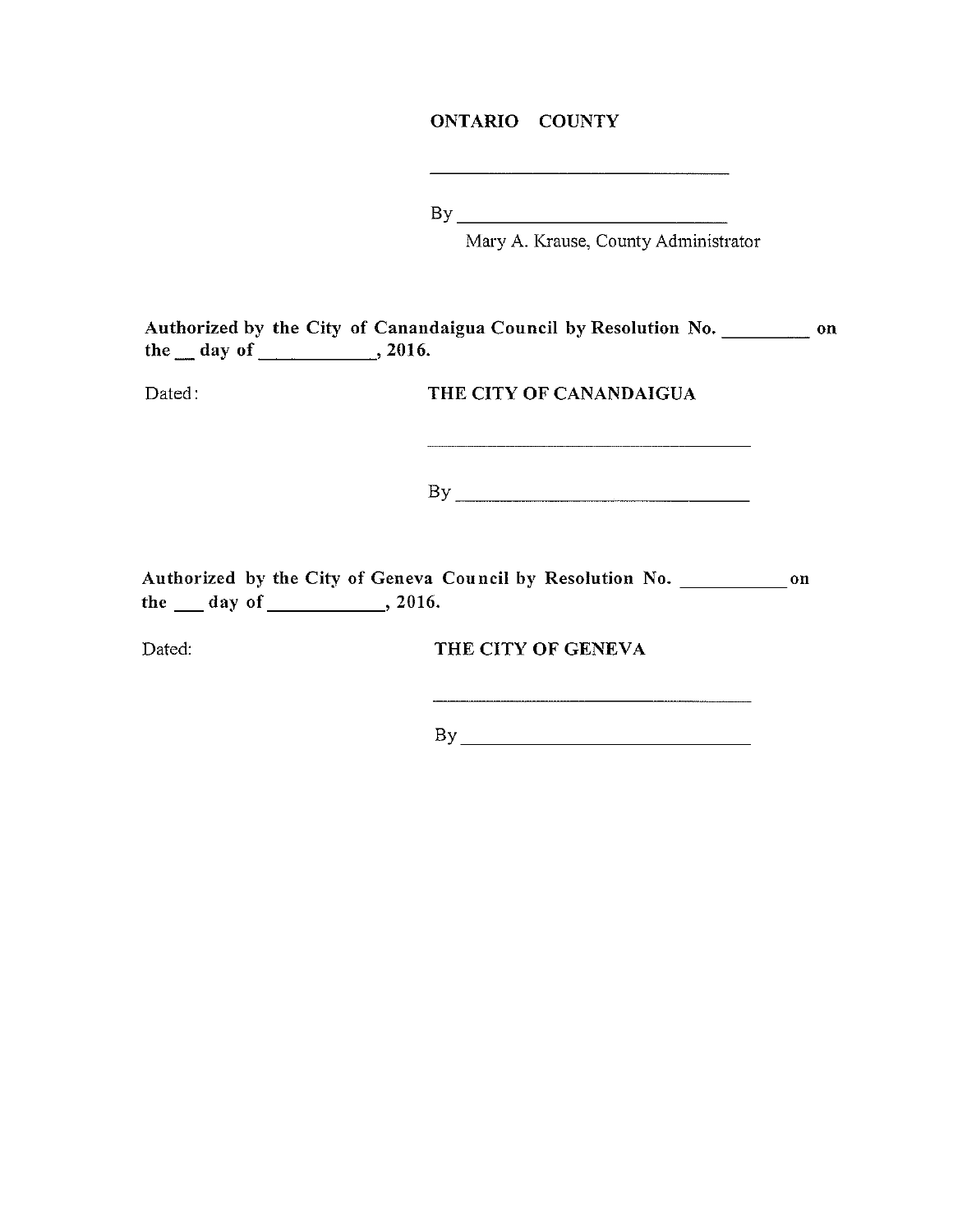# **City Set-Asides**

|               | City of     |           | Total By  |  |
|---------------|-------------|-----------|-----------|--|
| Year          | Canandaigua | Geneva    | $Year$    |  |
| 2017          | 250,000     | 250,000   | 500,000   |  |
| 2018          | 250,000     | 250,000   | 500,000   |  |
| 2019          | 250,000     | 250,000   | 500,000   |  |
| 2020          | 250,000     | 250,000   | 500,000   |  |
| 2021          | 250,000     | 250,000   | 500,000   |  |
| 2022          | 250,000     | 250,000   | 500,000   |  |
| Total by City | 1,500,000   | 1,500,000 | 3,000,000 |  |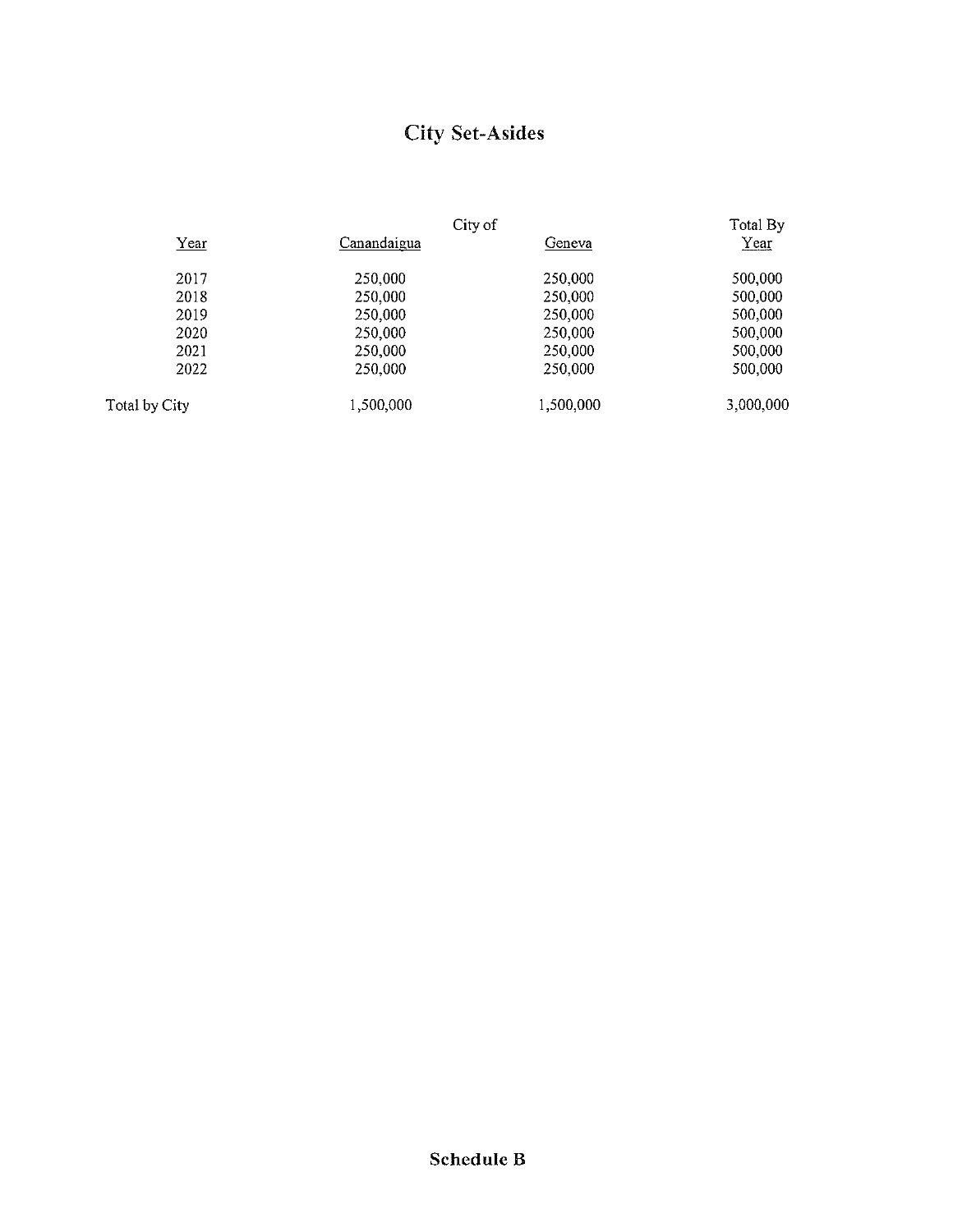ACTION TAKEN by Clr. Eddington; seconded by Clr. Greco MOVED THAT this resolution be approved MOTION CARRIED UNANIMOUSLY

## 8. RESOLUTION AUTHORIZING SALE OF PUBLIC PROPERTY - 282 EXCHANGE **STREET**

City Manager Horn presented the following resolution:

**WHEREAS,** the Geneva City Council has identified Economic Development among its Strategic Imperatives for Success; and

**WHEREAS,** the City maintains an inventory of publicly-owned property; and

**WHEREAS,** annually, the City staff conducts a review of City-owned property to determine if there is further public purpose, or if releasing the property for sale would assist in Council's community development objectives; and

**WHEREAS,** Council has determined that 282 Exchange Street in the City no longer serves a public purpose, and sale of this lot would contribute to Council's community development objectives.

**WHEREAS,** a public hearing was held on March 2, 2016 for the sale of the structure; and

**WHEREAS,** staff has received a proposal from Rin Lib Realty to purchase the property for \$2,000.

**NOW, THEREFORE, BE IT RESOLVED**, that the Geneva City Council, hereby and in due form, does direct the City Manager and City Attorney to prepare documents necessary to affect the sale of the aforementioned property to Rin Lib Realty for \$2,000.

**RESOLVED** this 7<sup>th</sup> day of September, 2016.

ACTION TAKEN by Clr. Hagerman; seconded by Clr. Greco MOVED THAT this resolution be approved MOTION CARRIED UNANIMOUSLY

### 9. ORDINANCE AMENDING CHAPTER 335-13 OF THE GENEVA MUNICIPAL CODE – VEHICLES AND TRAFFIC

City Manager Horn presented the following ordinance:

**WHEREAS,** the Geneva City Council has identified "Pride of Place" and "Economic Development" among its Strategic Imperatives for Success; and

**WHEREAS,** a safe and functional pedestrian network contributes to physical health, and sense of place, which drive community pride and value; and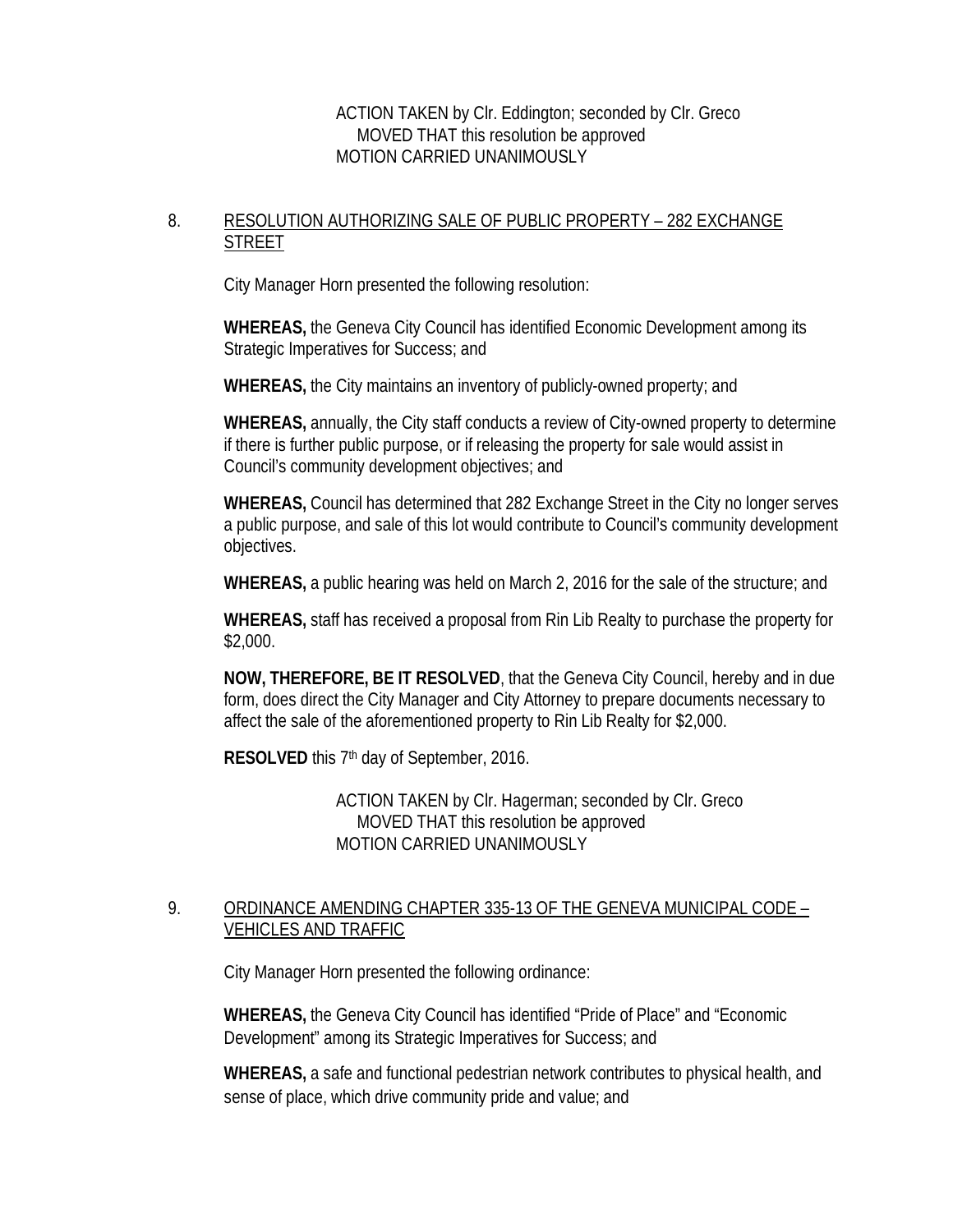**WHEREAS,** City Council has directed staff to conduct a review of the intersection of Linden and Seneca Streets to determine if pedestrian safety can be enhanced through prohibition of right turns when the traffic signal is red; and

**WHEREAS,** the Geneva Police Department and Department of Public Works conducted an analysis of the intersection, and found that the change would likely enhance pedestrian safety.

**NOW, THEREFORE BE IT RESOLVED,** that the Geneva City Council, hereby and in due form, does amend Chapter 335, Section 13 of the Geneva Municipal Code as follows:

*Add:*

No right turn on red from Linden Street from the north onto Seneca Street

This amendment to take effect upon two readings.

**FIRST READING**: September 7, 2016

ACTION TAKEN by Clr. Greco; seconded by Clr. Eddington MOVED THAT this ordinance be approved for first reading MOTION CARRIED UNANIMOUSLY

## 10. RESOLUTION DECLARING ITEMS SURPLUS

City Manager Horn presented the following resolution:

**WHEREAS**, the City of Geneva no longer has use for the following items:

- X6 Motorola P1225 Police Portable Radio with Batteries
- X1 Motorola P1225 Police Portable Radio without battery
- X1 Motorola P1225 Police Portable Radio Charger
- X33 Motorola CP200 Police Portable Radios with Batteries
- X43 Motorola CP200 Police Portable Radios Chargers
- X13 Motorola CP200 XLS Police Portable Radios with Batteries
- X11 Motorola HT1250 Police Portable Radios with Batteries
- X11 Motorola Mag-One BPR40 Police Portable Radios with Batteries
- X1 Motorola MT1000 Police Portable Radio with Battery
- X1 Motorola MT1000 Police Portable Radio Charger
- X4 Motorola CP200 Police Portable Radio Batteries
- X1 Motorola HT600 Police Portable Radio
- X1 Motorola HT600 Police Portable Radio Charger
- X36 Motorola PMMN4013A Shoulder Mics
- X16 Metal Radio Holders
- X20 Motorola Radio Clips
- X1 Motorola Ear Mic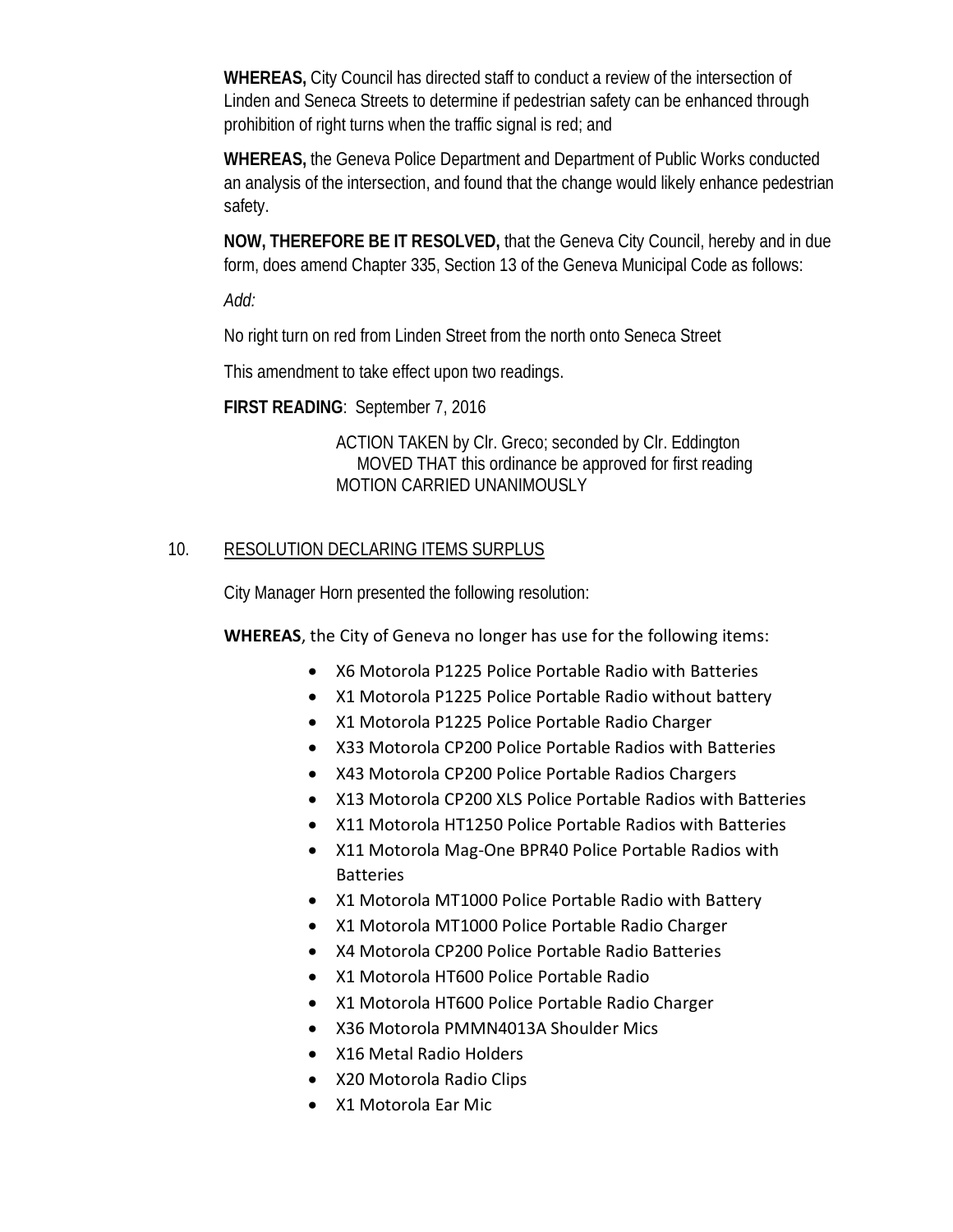**NOW, THEREFORE BE IT RESOLVED** by the City Council of the City of Geneva, New York, that the above equipment be declared surplus property, and

**FURTHER BE IT RESOLVED** the proceeds from the sale surplus equipment be placed in the Equipment Amortization Fund Account.

### **RESOLVED this 7th day September, 2016**

ACTION TAKEN by Clr. Valentino; seconded by Clr. Hagerman MOVED THAT this resolution be approved MOTION CARRIED UNANIMOUSLY

## 11. RESOLUTION ESTABLISHING PUBLIC HEARING – 2017 GENERAL, WATER, AND SEWER FUND BUDGETS

City Manager Horn presented the following resolution:

\ **WHEREAS,** City Council has received the City Manager's budget proposal for 2017; and

**WHEREAS,** the City Charter calls for the scheduling of a Public Hearing to hear comment on the budget proposal in advance of budget adoption.

**WHEREAS,** City Council anticipates adopting the 2017 budget at a special meeting on October 25, 2016.

**NOW, THEREFORE, BE IT RESOLVED** that the Geneva City Council, hereby and in due form does set a Public Hearing on the City Manager's Budget proposal for 2017 for 7:00 p.m. on October 5, 2016.

## **RESOLVED this 7th day of September, 2016**

ACTION TAKEN by Clr. Greco; seconded by Clr. Eddington MOVED THAT this resolution be approved MOTION CARRIED UNANIMOUSLY

## 12. RESOLUTION ESTABLISHING PUBLIC HEARING – LOCAL LAW OVERRIDING STATUTORY TAX CAP

City Manager Horn presented the following resolution:

**WHEREAS,** City Council has identified "Economic Development", "Talent Capitalization", "Pride of Place", and "Asset Promotion" as Strategic Imperatives for Success; and

**WHEREAS,** the 2017 budget calls for an investment plan to address each of these imperatives; and

**WHEREAS,** revenues necessary to fund these investments include property tax revenues that exceed a statutory cap set by the State of New York; and